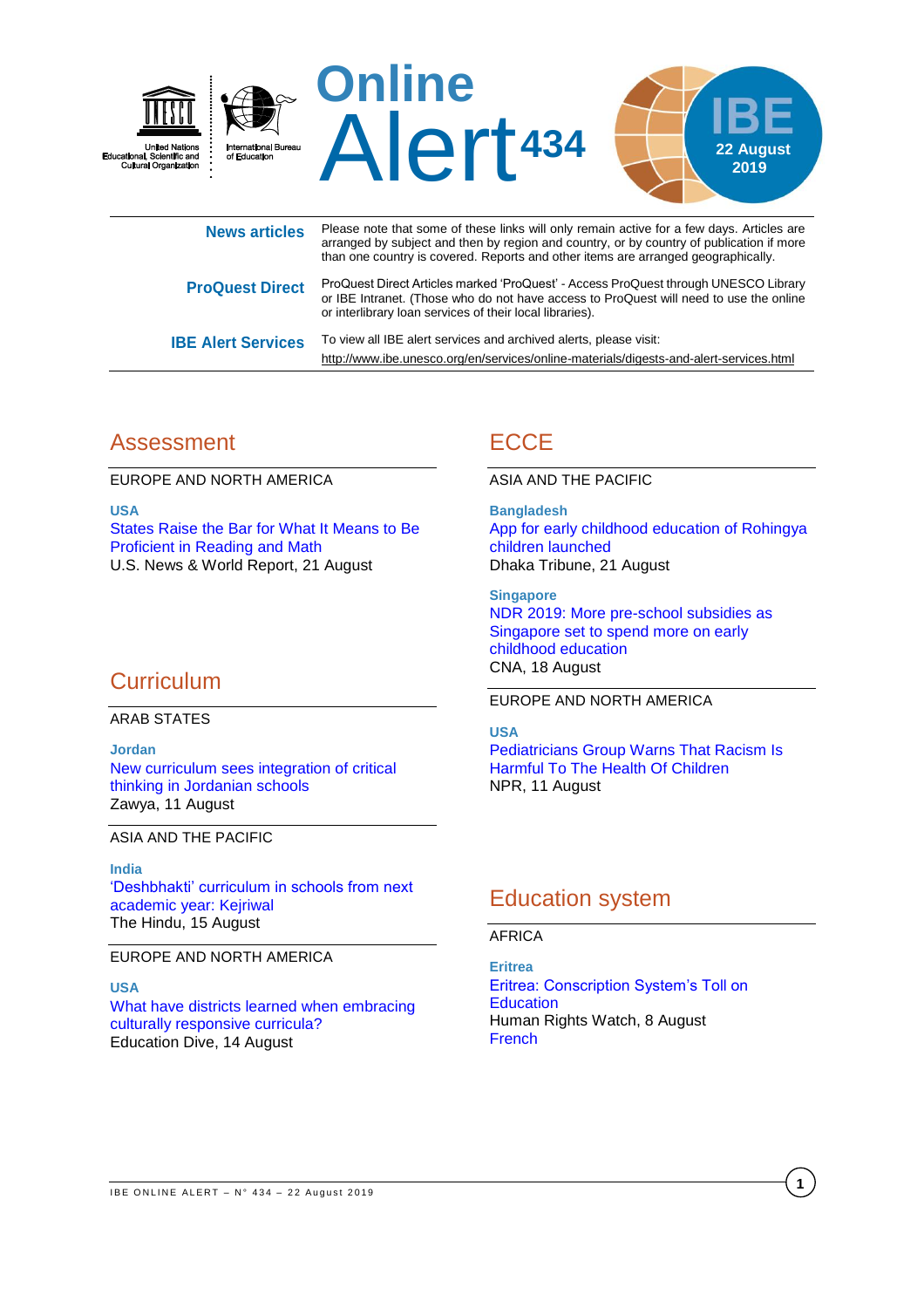#### ASIA AND THE PACIFIC

**Australia** [Rich school, poor school: Australia's great](https://www.abc.net.au/news/2019-08-13/rich-school-poor-school-australias-great-education-divide/11383384)  [education divide](https://www.abc.net.au/news/2019-08-13/rich-school-poor-school-australias-great-education-divide/11383384) ABC News, 12 August

### EUROPE AND NORTH AMERICA

#### **USA**

[4 new studies bolster the case: More money](https://www.chalkbeat.org/posts/us/2019/08/13/school-funding-spending-money-matter-latest-research-studies/)  [for schools helps low-income students](https://www.chalkbeat.org/posts/us/2019/08/13/school-funding-spending-money-matter-latest-research-studies/) Chalkbeat, 14 August

[The US spends more on education than any](https://www.insider.com/how-much-countries-around-the-world-spend-on-education-2019-8)  [other country, but students lag behind](https://www.insider.com/how-much-countries-around-the-world-spend-on-education-2019-8)  [academically. Here's how much other](https://www.insider.com/how-much-countries-around-the-world-spend-on-education-2019-8)  [countries spend and how well their students](https://www.insider.com/how-much-countries-around-the-world-spend-on-education-2019-8)  [perform](https://www.insider.com/how-much-countries-around-the-world-spend-on-education-2019-8) INSIDER, 16 August

### LATIN AMERICA AND THE CARIBBEAN

**Argentina** [Modificar las reglas de juego de la educación](https://aptus.com.ar/modificar-las-reglas-de-juego-de-la-educacion-secundaria/)  [secundaria](https://aptus.com.ar/modificar-las-reglas-de-juego-de-la-educacion-secundaria/) aptus, 14 Agosto

## Primary school

#### AFRICA

**Somalia** Somaliland: [New Study Shows Successful](https://unpo.org/article/21622)  [Primary Education Sector](https://unpo.org/article/21622) UNPO, 14 August

## School violence and bullying

### EUROPE AND NORTH AMERICA

**USA**

[Students Who Feel They Belong Are Less](http://blogs.edweek.org/edweek/inside-school-research/2019/08/students_who_feel_they_belong.html)  Likely to [Bully, Study Finds](http://blogs.edweek.org/edweek/inside-school-research/2019/08/students_who_feel_they_belong.html) Education Week, 15 August

## SDGs

INTERNATIONAL

[Gender equality, education and the](https://news.un.org/en/story/2019/08/1043601)  [environment at the forefront of new SDG](https://news.un.org/en/story/2019/08/1043601)  [Advocate campaigns](https://news.un.org/en/story/2019/08/1043601) UN News, 14 August

## **Literacy**

### ASIA AND THE PACIFIC

**India** [One woman is transforming libraries to make](https://qz.com/india/1678778/delhis-one-up-library-wants-more-indian-kids-to-take-up-reading/)  [lifelong readers out of Indian children](https://qz.com/india/1678778/delhis-one-up-library-wants-more-indian-kids-to-take-up-reading/) Quartz India, 9 August

### EUROPE AND NORTH AMERICA

**USA** [How Video Games Can Teach Reading Just](https://www.edsurge.com/news/2019-08-09-how-video-games-can-teach-reading-just-as-well-as-books)  [as Well as Books](https://www.edsurge.com/news/2019-08-09-how-video-games-can-teach-reading-just-as-well-as-books) EdSurge, 9 August

## Secondary education

### ARAB STATES

**UAE** [UAE students get top GCSE results despite](https://gulfnews.com/uae/education/uae-students-get-top-gcse-results-despite-format-changes-1.65946057)  [format changes](https://gulfnews.com/uae/education/uae-students-get-top-gcse-results-despite-format-changes-1.65946057) Gulf News, 22 August

**2**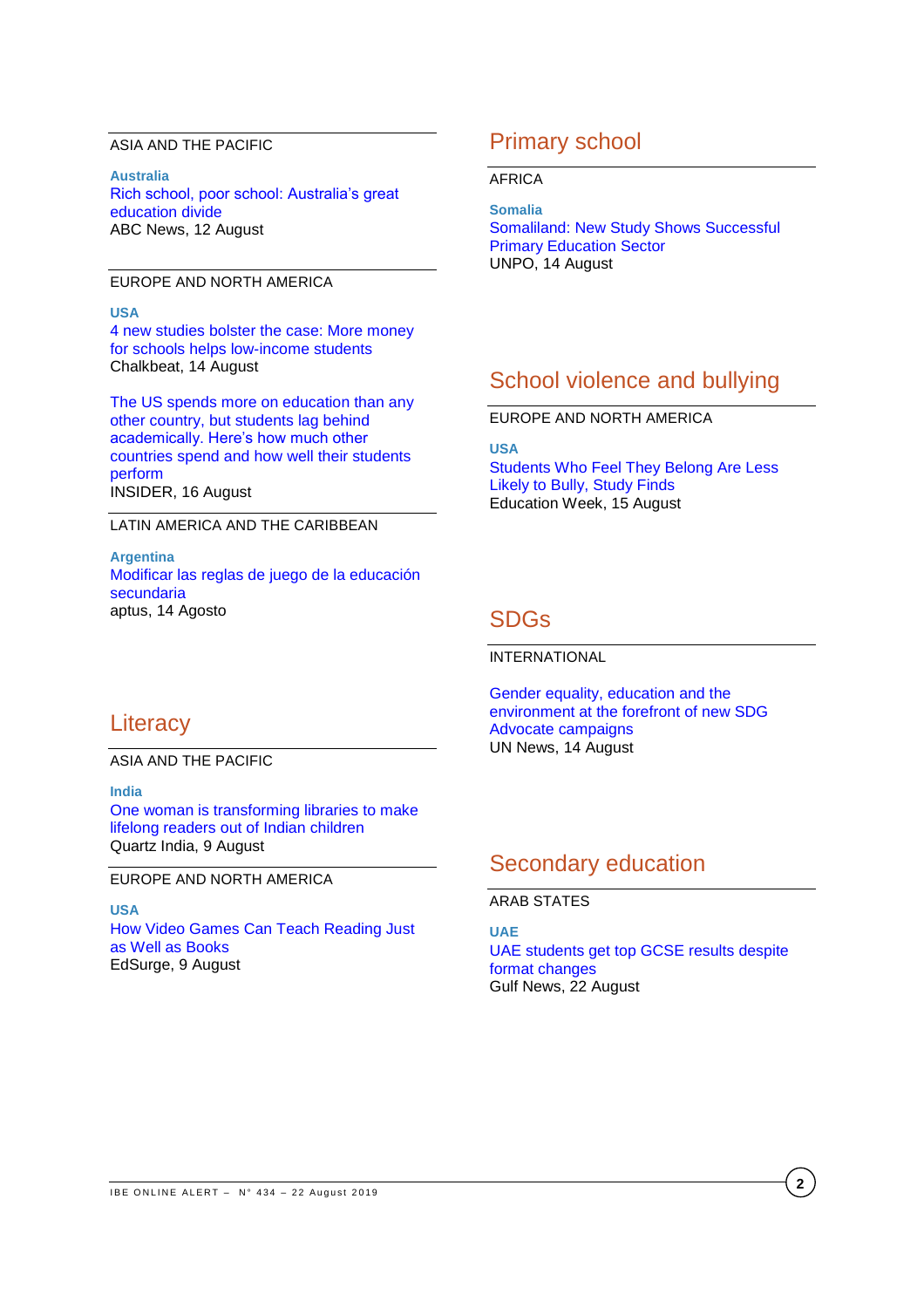## **STEM**

#### EUROPE AND NORTH AMERICA

**United Kingdom** [Female students outnumber males in A-level](https://www.theguardian.com/education/2019/aug/15/female-students-outnumber-males-in-a-level-science-entries)  [science entries](https://www.theguardian.com/education/2019/aug/15/female-students-outnumber-males-in-a-level-science-entries) The Guardian, 15 August

**Turkey** IBE/INTED [Turkey STEM Professional](https://www.youtube.com/watch?time_continue=1&v=megdUXs2Lyo)  [Development Program](https://www.youtube.com/watch?time_continue=1&v=megdUXs2Lyo) (VIDEO) IBE-UNESCO, 20 August

## **Teachers**

EUROPE AND NORTH AMERICA

**The Netherlands** [Sharp growth in people leaving current jobs to](https://nltimes.nl/2019/08/19/sharp-growth-people-leaving-current-jobs-become-primary-school-teachers)  [become primary school teachers](https://nltimes.nl/2019/08/19/sharp-growth-people-leaving-current-jobs-become-primary-school-teachers) NL Times, 19 August

## Technology & Education

ASIA AND THE PACIFIC

**China** [AI tailors teaching plans for China's school](http://www.xinhuanet.com/english/2019-08/10/c_138298134.htm)  [students](http://www.xinhuanet.com/english/2019-08/10/c_138298134.htm) Xinhuanet, 10 August

[Les élèves en Chine bientôt éduqués par](https://larevuedestransitions.fr/2019/08/12/les-eleves-en-chine-bientot-eduques-par-lintelligence-artificielle/)  [l'Intelligence Artificielle](https://larevuedestransitions.fr/2019/08/12/les-eleves-en-chine-bientot-eduques-par-lintelligence-artificielle/) La Revue des Transitions, 12 août

EUROPE AND THE NORTH AMERICA

### **USA**

[Students are still using tech to cheat on](https://eu.usatoday.com/story/tech/2019/08/16/how-teachers-preventing-high-tech-cheating-classroom/2017389001/)  [exams, but things are getting more advanced](https://eu.usatoday.com/story/tech/2019/08/16/how-teachers-preventing-high-tech-cheating-classroom/2017389001/) USA Today, 21 August

## Reports, publications, etc.

#### AFRICA

**Anglophone Africa** [Report of the regional training for Anglophone](https://unesdoc.unesco.org/ark:/48223/pf0000369978?posInSet=25&queryId=N-07ea377e-f12b-4ece-a353-67f0e1dc155e)  [Africa, Cracking the code: quality, gender](https://unesdoc.unesco.org/ark:/48223/pf0000369978?posInSet=25&queryId=N-07ea377e-f12b-4ece-a353-67f0e1dc155e)[responsive STEM education](https://unesdoc.unesco.org/ark:/48223/pf0000369978?posInSet=25&queryId=N-07ea377e-f12b-4ece-a353-67f0e1dc155e) UNESCO, 2019

#### ARAB STATES

**Pakistan** [School Education in Pakistan: A](https://www.adb.org/documents/pakistan-school-education-sector-assessment) Sector **[Assessment](https://www.adb.org/documents/pakistan-school-education-sector-assessment)** Asian Development Bank, June 2019

### EUROPE AND NORTH AMERICA

**South-East Europe** [The Intersection of gender equality and](https://unesdoc.unesco.org/ark:/48223/pf0000369980?posInSet=26&queryId=N-07ea377e-f12b-4ece-a353-67f0e1dc155e)  [education in South-East Europe: a regional](https://unesdoc.unesco.org/ark:/48223/pf0000369980?posInSet=26&queryId=N-07ea377e-f12b-4ece-a353-67f0e1dc155e)  [situation analysis of the Nexus between SDG4](https://unesdoc.unesco.org/ark:/48223/pf0000369980?posInSet=26&queryId=N-07ea377e-f12b-4ece-a353-67f0e1dc155e)  [\(Quality Education\) and SDG5 \(Gender](https://unesdoc.unesco.org/ark:/48223/pf0000369980?posInSet=26&queryId=N-07ea377e-f12b-4ece-a353-67f0e1dc155e)  [Equality\)](https://unesdoc.unesco.org/ark:/48223/pf0000369980?posInSet=26&queryId=N-07ea377e-f12b-4ece-a353-67f0e1dc155e) UNESCO, 2019

### INTERNATIONAL

[The Promise of large-scale learning](https://unesdoc.unesco.org/ark:/48223/pf0000369697?posInSet=2&queryId=N-07ea377e-f12b-4ece-a353-67f0e1dc155e)  [assessments: acknowledging limits to unlock](https://unesdoc.unesco.org/ark:/48223/pf0000369697?posInSet=2&queryId=N-07ea377e-f12b-4ece-a353-67f0e1dc155e)  [opportunities](https://unesdoc.unesco.org/ark:/48223/pf0000369697?posInSet=2&queryId=N-07ea377e-f12b-4ece-a353-67f0e1dc155e) UNESCO, 2019 [French](https://unesdoc.unesco.org/ark:/48223/pf0000369946) [Spanish](https://unesdoc.unesco.org/ark:/48223/pf0000369947)

[UNESCO, UNFPA & UN Women Joint](https://unesdoc.unesco.org/ark:/48223/pf0000368657?posInSet=42&queryId=N-07ea377e-f12b-4ece-a353-67f0e1dc155e)  [Programme: on Empowering Adolescent Girls](https://unesdoc.unesco.org/ark:/48223/pf0000368657?posInSet=42&queryId=N-07ea377e-f12b-4ece-a353-67f0e1dc155e)  [and Young Women through Education](https://unesdoc.unesco.org/ark:/48223/pf0000368657?posInSet=42&queryId=N-07ea377e-f12b-4ece-a353-67f0e1dc155e) UNESCO, UNFPA & UN Women, 2019